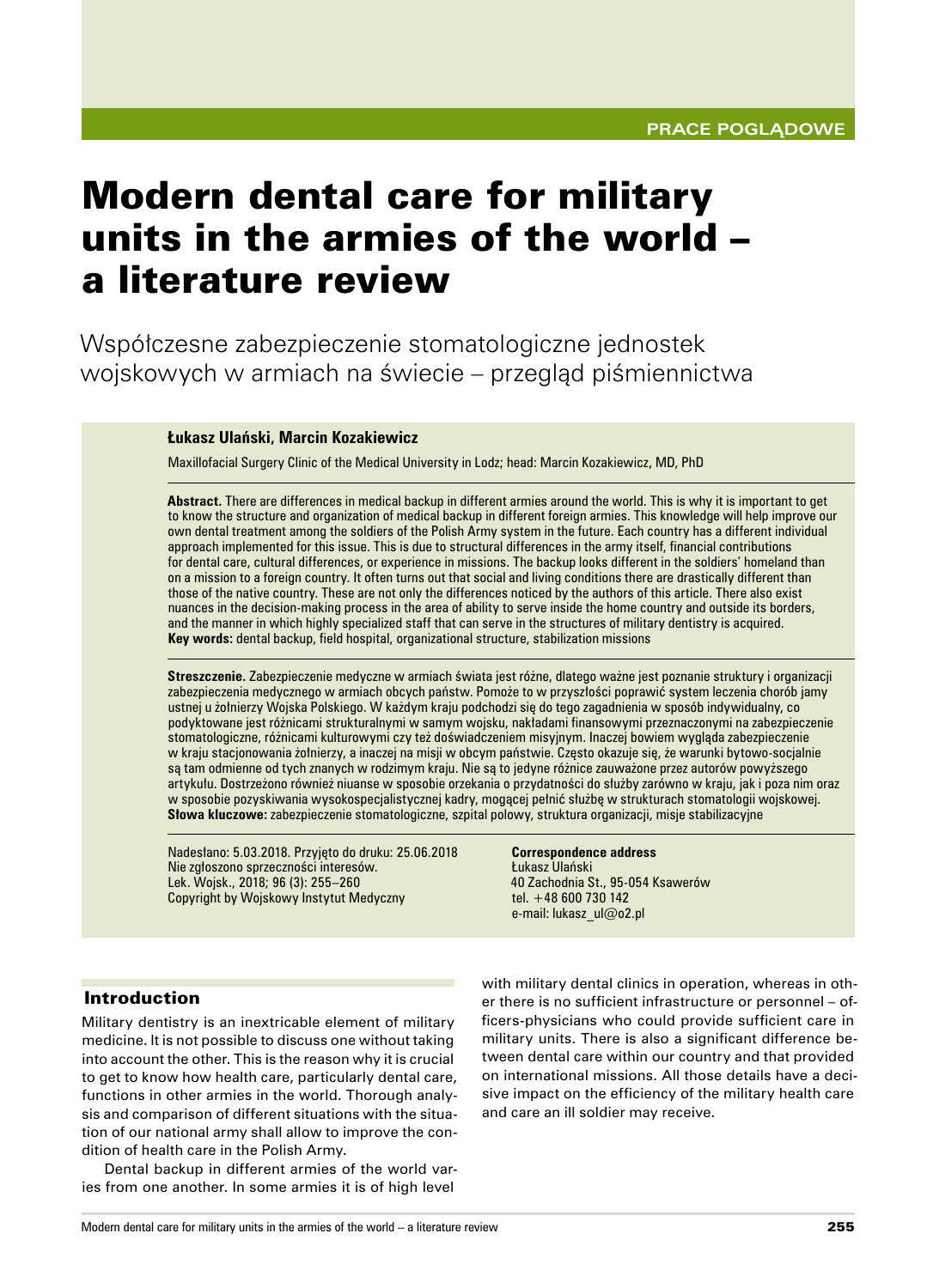### Dental backup in the Polish Army

In 2002, the Military Medical Academy and the Medical Academy in Lodz were merged to form the Medical University of Lodz. Within the structures of this entity, there is a military – medical faculty aimed at the academic formation of the future military medical staff for the Polish Army in collaboration, with the Military Medical Training Center in Lodz. Military physicians were also supposed to be drawn from civilian structures in the form of voluntary transfers to the army. However, the system had proved little attractive for civilian doctors and, consequently, little efficient. This situation led to the decrease in the number of physicians in the Polish Army [1]. In 2008, the main reason for doctors to leave the army was retirement. It constituted 77.02% of all the cases of leaving the army in the medical corps [1]. Such condition was caused by the lack of attractiveness of working in the army, heavy workload, problems with concluding specializations in medical fields, and low earnings in comparison to colleagues working in civilian structures of medical care, and the need for extensive availability of army physicians [1]. Changes made in the beginning of the 21st century aimed at the improvement of the operation of the military health care by adjusting it to the reality of professionalization of the Polish Army, have, in truth, limited or even impaired it [1]. Current dental care system implemented in the Polish Army does not function properly. Namely, there is a lack of active officers – physicians. At present, 36 military dentists are working (as of 2016). Their number is smaller than that of military pharmacists or veterinarians. In many military units, dental offices are closed as up until recently there had been no legal possibilities to open such points in accordance with the 15 April 2011 Act on Healthcare Institutions [2] or there had been no sufficient dental personnel. Often equipment of dental offices, which is not being used, is transferred to commercial divisions and subsequently liquidated or sold by the Military Property Agency to the civilian market. Also, the posts of dentists in the Polish Army, which are not occupied, are routinely liquidated by the unit commanders or transformed into other positions [1]. Because of that, dentists have no clear or precisely defined path of professional development, let alone their military career [1]. Those are the main reasons why doctors and dentists leave the army [1].

According to the latest provisions of the law, a dentist can specialize in an area of his/her choice 15 days a month. The rest of the time must be spent at the military unit. The specialization is not forced upon by the unit commander or a supervising physician. The specialization is carried out at a hospital or a military clinic which is nearest to the doctor – officer's residence [1]. However, not every voivodship has such facilities. The author

of this article had to carry out his specialization at a military clinic located 120 km away from the home unit. It should be mentioned that such training is non-chargeable on the basis of a volunteering agreement. This means that all the commuting, accommodation, or compulsory specialization courses must be covered by the military physician him/herself.

Currently doctors may specialize in all areas of dentistry. However, only few hospitals have maxillofacial surgery wards or clinics where such specializations in dental surgery or maxillofacial surgery may be carried out. Those are clinical hospitals in Wrocław, Bydgoszcz, and the Military Medical Institute in Warsaw. Additionally, specializations in dental surgery and other areas may be conducted in clinics that operate at military hospitals (in Szczecin, Krakow, Warsaw, Bydgoszcz, and Wrocław), and the Military Institute of Aviation Medicine in Warsaw and the Central Military Health Service Center "CePeLek" which is also located in the capital.

In the current military decision-making process in the Polish Army, the condition of one's dental hygiene is one of the decisive factors in whether a person may or may not serve outside the country. A person with tooth decay should not be qualified as fit for an international mission [3]. Even one instance of tooth decay may disqualify a person from being sent on a mission. If such person is already on a mission, however, he/she should be evacuated from the battlefield.

Operation of a dental office looks quite different on missions. There, the need for dental care is very pressing. For example, in Afghanistan, in the Polish Military Contingent, there was an operating dental practice. It formed a part of the Polish Field Hospital stationed in Ghazni. It was a reference level 2+ unit, namely, a field hospital extended to include a pharmacy, dental office, and emergency room. The staff of the dental office includes one officer – dentist and one nurse (a civilian or non-com officer). There is no CT scanner or prosthetic laboratory in the field hospital [4]. In various cases, the dentist goes on a mission without any specialization. The dentist's principal activities included conservative and root-canal treatment, extraction of uncomplicated teeth, and removing plaque. If there were any complicated dental cases (for example, extractions of impacted teeth), such patients were sent for scheduled treatment to the Dental Clinic in Bagram where American specialists served [4-5].

In the French army, however, the procedure of treating patients on missions was radically different. If any dental problems emerged among the staff serving outside the country, such people were immediately evacuated in the medical helicopter MEDEVAC (Medical Evacuation) to the nearest French base with an operational dental care practice. For example, during the mission in Mali in the period from February 2013 to May 2013,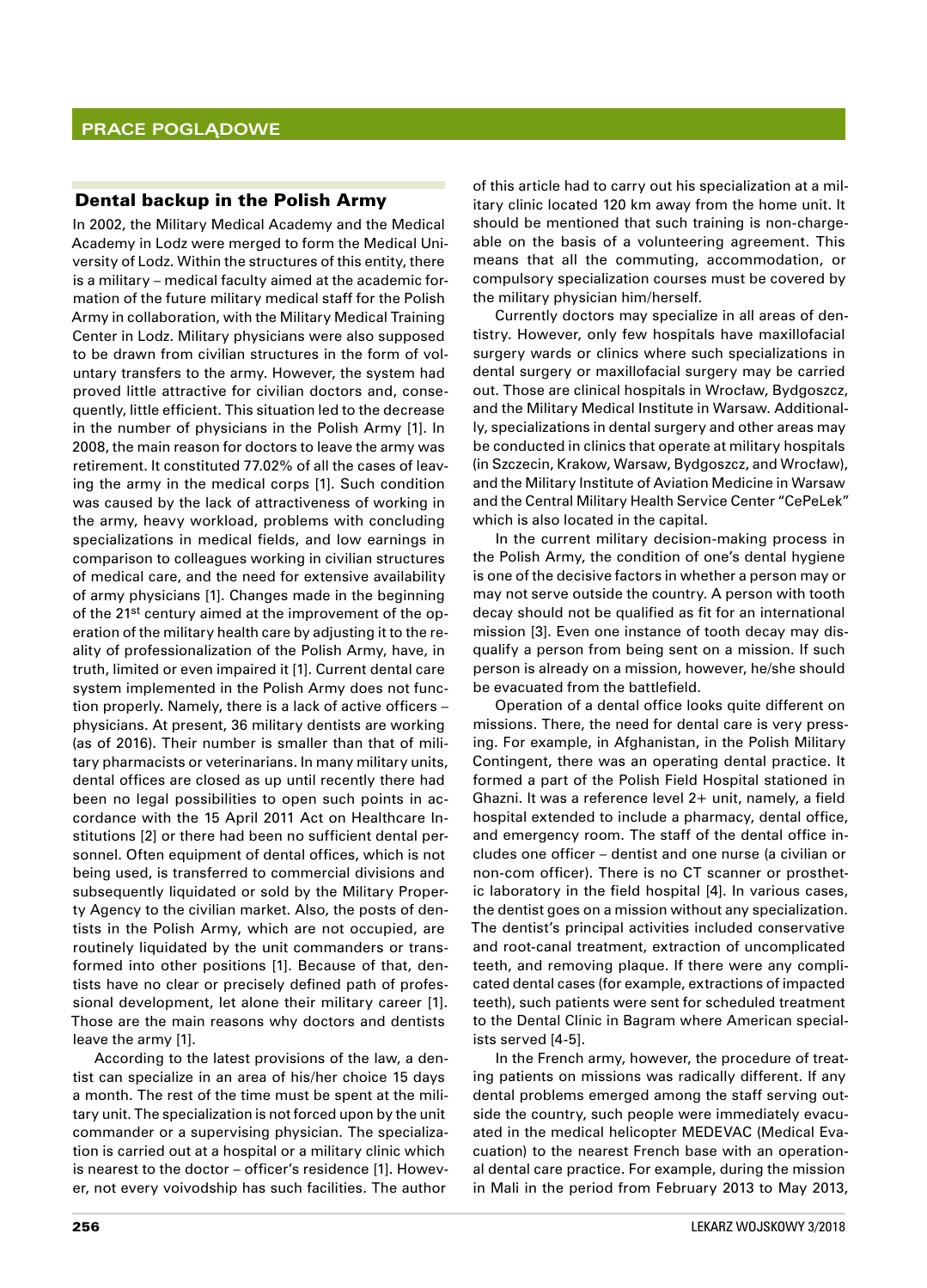15.7% cases of air evacuation (MEDEVAC) due to dental reasons were registered [7].

In the Polish Military Contingent things looked different. If a soldier was stationed in a smaller base where there was no Polish Field Hospital, he/she had to wait for road transport, which, in turn, was organized after several days of waiting. During this time, the patient remained under the care of a paramedic who would administer pain killers available in the paramedic's backpack. To summarize, dental patient was not an evacuation priority for the Polish Military Contingent. Due to financial reasons, medical helicopters were not called for such cases. Such patients, in spite of pain, had to wait patiently for the convoy evacuation to the Polish Field Hospital in Ghazni [5,6].

## Dental backup in the United States Army

The method of classification in the allied armies is much more restrictive than in Poland. A soldier with untreated teeth has no right to go abroad. Additionally, it should also be stated that soldiers in the home country have guaranteed dental care provided by the state, for example, in the US Army, there are hospitals in military bases with adequately equipped and staffed dental practices [8].

US Army should be considered a model to follow as dental care there is on a very high level. Cases of dental problems among US soldiers occur very rarely. Having been on a mission twice, the author has noticed only a few cases of dental interventions among American personnel in the base of Ghazni. This goes to show that the verification in the United States is very efficient and admits no possibilities of cheating as it often happens in military medical boards in Poland. The strength of the system is also backed up by the centralized and fully computerized system of the verification of soldiers who remain in active service and in the National Guard [8]. Also, the Canadian army has such computerized system of patient base [9]. This considerably facilitates the decision‑making process regarding the ability to serve outside the country (mission to Iraq) and within its borders [8]. It should be mentioned that in numerous American bases there are hospitals with dental offices [10]. The clinic in Fort Hood in Texas can serve as an example [11]. Dental problems among American soldiers are thoroughly treated. For candidates who wish to be sent on international missions, the verification process is very restrictive. The command does not want to generate additional costs of dental treatment for the soldiers stationed in the theater of operations. Such treatment is the source of problems related to medical evacuation or provision of specialized equipment or materials.

It is estimated that during the mission to Iraq from June to July 2011, the United States Army spent as much as 21.9 million dollars for the treatment of dental cases and other non‑battle injuries. It should be stated that the process of treatment of many of those issues has not yet been completed which shall certainly generate still higher costs [12].

The entity responsible for health care in the US army is the Army Medical Department Center and School (AMEDDC&S). This is the center that coordinates the training and further work of all the military physicians, including dentists, inside the country and outside its borders. On the other hand, U.S. Army Dental Command (DENCOM) is the entity responsible for the dental care itself. It is subordinate to the command of the military health care, U.S. Army Medical Command (MED-COM). DENCOM is divided into areas of responsibility where dental centers and prosthetic laboratories operate. They are to provide care for all the American soldiers stationed in the bases in the USA and outside it (Germany, Italy). The United States Army has six areas of responsibility. DENCOM's principal tasks include treatment of decayed teeth, preventive dental care, scientific research, training of subordinate employees, and sending specialized dental staff on international missions [13].

Currently, in the United States there are 29 dental clinics. They are aimed at the provision of assistance for the soldiers stationed in the garrisons inside the country. Their principal activities include conservative dental care (principally amalgam fillings), dental surgery (without implants), dental prophylaxis with the instructions of hygiene, and basic periodontal treatment (scaling). Dental practices of this kind can also perform imaging diagnostics, bite-wing and panoramic dental x rays [14].

For the expeditionary forces, on the other hand, exists the Expeditionary Medical Support System (EMEDS). It is a highly specialized unit that consists of physicians and mid‑level personnel intended to operate outside the country. It was first used during the flood in Houston in 2001. This unit's aim is to secure medical and sanitary needs of soldiers both inside the country and on missions, and provide care to the victims of natural disasters. Apart from personnel, this medical group includes all the hospital infrastructure. EMEDS Basic is sent abroad when the contingent number exceeds 2.000 people. This team also includes a dentist. It is a lower level of reference of medical teams sent outside the United States. The following one is called EMEDS  $+25$ . It provides health care for groups of 5.000 people [11,15]. In this unit, within the structures of the dental clinic, dentists performs complex surgical procedures, including extractions of impacted third molar teeth. It is generally permitted for a dentist who has determined professional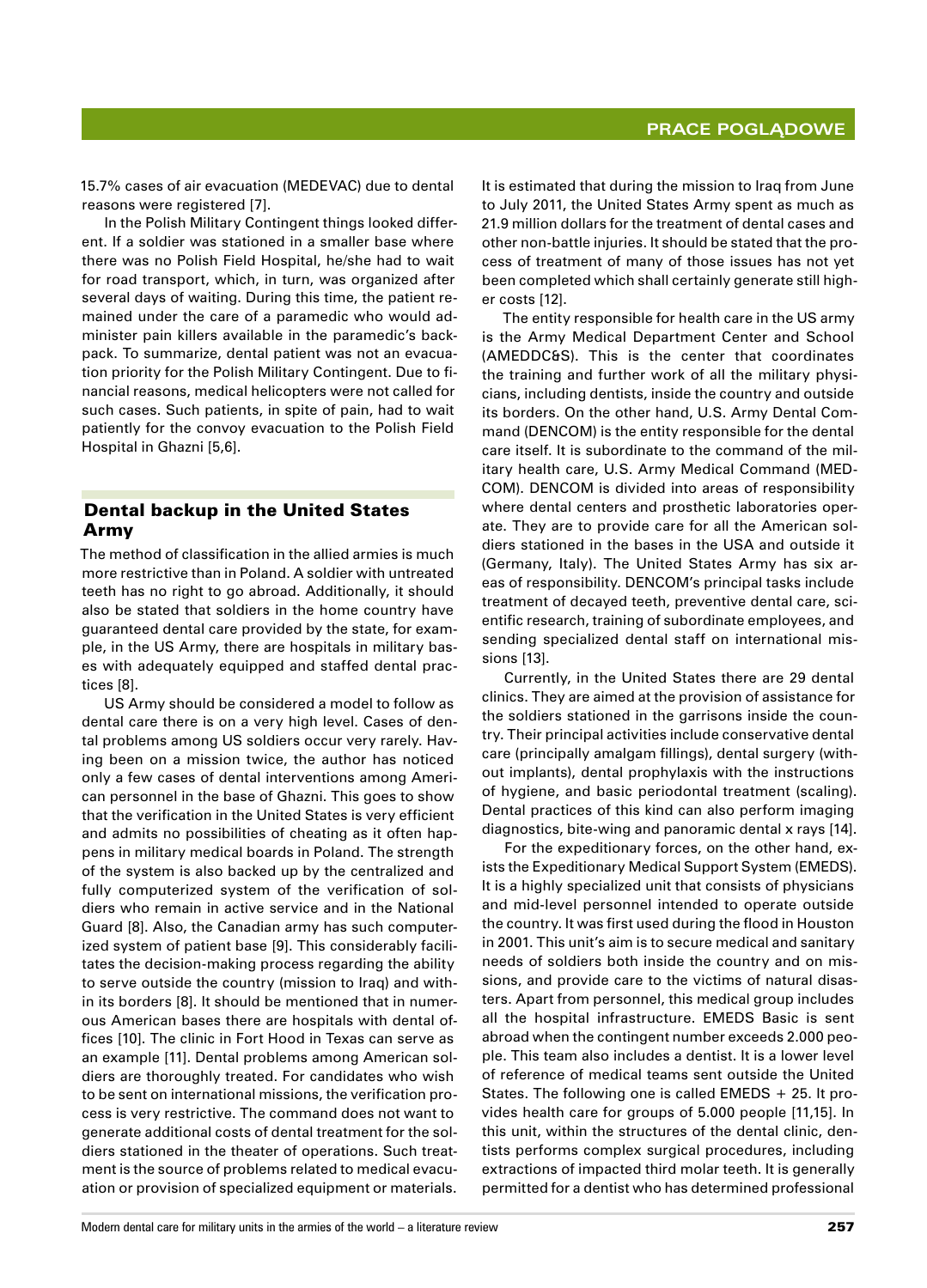### **Prace poglądowe**

experience and has undergone adequate trainings to perform complex tooth extractions [10].

#### Dental backup in the Canadian Army

Canadian Army has a special division whose purpose is to manage matters related to the training and activity of military dentistry, called Canada for Dental Service (CFDS). It forms a part of the Canadian Military Forces. The structure of this unit includes 119 officers, some of whom are dentists, and the rest performs administrative tasks. Also non‑com officers take part in the provision of dental care. There are 201 of them, including dental technicians and hygienists. Dental service also employs 110 civilians: dentists, hygienists, assistants, nurses, and receptionists. Officers of the dental care use uniforms of the Land Forces, despite the type of force in which they serve. Since 1995, dental service has been commanded by an officer of the rank of the Brigadier general. This year also marked the decrease in the military ranks in the medical command due to financial reasons [9,16]. Currently, Canadian dentists are subordinate to a colonel, and not, as it had been before, to the Brigadier general. The commanding unit managing dental care is commanded by a colonel from main headquarters in Ottawa. There are 26 dental divisions under his command, including two in Europe. Three major centers are qualified as dental clinics and are commanded by officers in the rank of lieutenant colonels. Apart from general dentists, prosthetists, periodontists, and maxillofacial surgeons are in service in those clinics. Smallest clinics located in military units are commanded by captains or majors. There are few specialists in those small facilities. This is why when a more difficult case emerges, such a patient is sent to a facility with a higher reference level. The patient may be directed to a larger military clinic, a civilian clinic, or a private practice [9,16]. In general, the tendency is to achieve full dental health in soldiers who serve in line units. The dental condition is assessed with the use of NATO STANAG 2466 standards [6,9,10,16]. CFDS subdivisions must be able to help any soldier anywhere in the world, particularly those on international missions [9,16].

This is the reason why the division of assistance for the soldiers in need outside the borders of Canada is rather specific. There are three reference levels of dental clinics on missions. The first one provides emergency aid to patients with pain related to stomatognathic system. The second level, called the sustaining level, is intended for urgent cases. The third level, on the other hand, is a specialized level where patients with complicated problems of the stomatognathic system are directed. Specialists, such as maxillofacial surgeons, treat patients on this highest reference level. Up until recently,

dentists also could use clinics located on two floating hospitals, namely HMCS (Her/His Majesty's Canadian Ship) "Protecteur" and HMCS "Preserve". It is thanks to them that the entire spectrum of tests, including x-rays (without panoramic images) would be performed. However, at present both ships have been withdrawn from service. Activities aimed at obtaining new ships with technical backup are currently under way [9,16].

Expeditionary forces have two systems of dental clinics at their disposal [9,16]. Those are: a road-based transport clinic, Dental Special Equipment Vehicle (SEV) and an air transport clinic, Air Transportable Dental System (ATDS). The latter is also used by air forces. The road transport clinic (SEV), also known as the Mobile Dental Clinic (MDC) is a self‑sufficient unit that can operate together with mission forces. It consists of non-armored 2.5 ton trucks equipped with an air‑conditioned clinic section. The module is furnished with full dental equipment, tools, materials and personnel which operates this mobile clinic. The staff consists of two-people dental team: the doctor and a dental assistant. A tent with reception and waiting room can be optionally installed nearby. In order to secure power needs, a 10 kW power generator is used. Unfortunately, the whole set is quite heavy and slow, which is why there are certain limitations to its mobility in mountainous areas. Setting all the materials takes approximately 60 minutes after which the staff is ready to work. The other type of providing dental care on mission is the system based on air transport (ATDS). It may be used during short-term operations as all the equipment fits into a 400‑pound box. It is intended for emergency treatment, which is why a great advantage of this type of clinic is its compact size and speed of transport. The set may be laid out in a tent or an abandoned building. Its principal parts are: a dental chair, an air compressor generating high pressure connected to it, and dental tools. The entire set is powered by a 5 kW power‑generating device. Additionally, the entire module can be equipped with a portable x‑ray set [9,16].

## Dental backup in the Army of Great Britain

British Army has a system called Defense Medical Services (DMS). Its jurisdiction covers all the military health service in different types of forces (Navy, Land Forces, Aviation, and Special Forces). A part of the DMS is Defense Dental Services (DDS). 1.085 people serve in this unit, namely, dentists‑officers, dental hygienists, dental assistants, technicians, and nurses. The majority of procedures are carried out in the dental centers inside and outside the country, especially created for that purpose. The main headquarters of the DDS and the entire DMS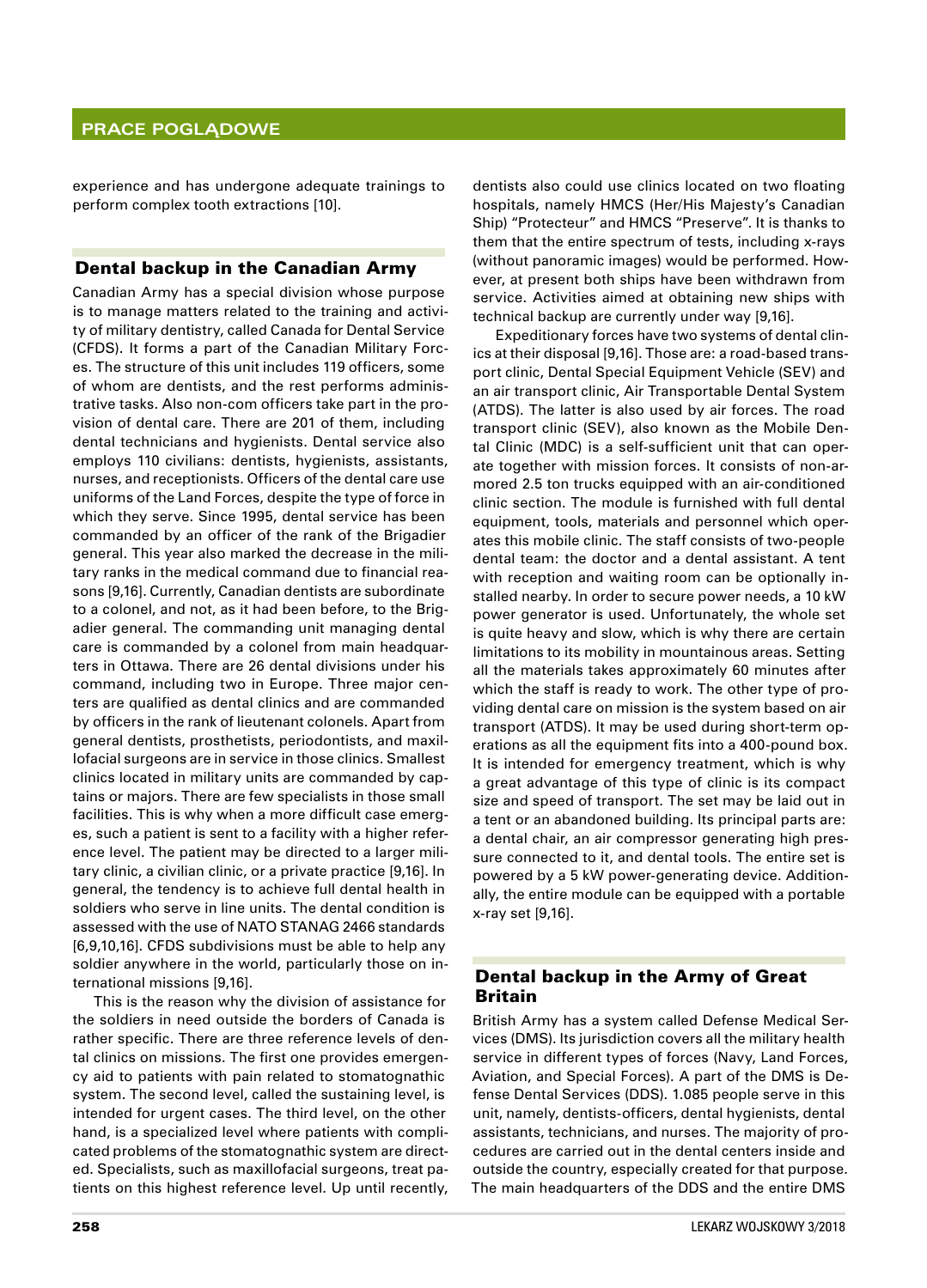are in Staffordshire and they cover 12 smaller medical districts located in Great Britain, and also Germany and Cyprus. Defense Dental Services also conduct activities on military missions outside home units. The purpose of the activities of those dental offices on missions is to ensure an operational stomatognathic system for the soldiers who serve in the theater of war operations [17]. The forces stationed outside the country borders also have at their disposal outpatient services and hospitals located on warships, where dental offices also operate. Up until recently, British Army had three floating hospitals of this kind. They were located on the HMS (Her Majesty's Ship) Ark Royal (currently withdrawn from service), RFA (Royal Fleet Auxiliary) Argus, and HMS Ocean. Thanks to them, British Army is able to guarantee dental care for soldiers while the forces are moving in the area of war operations [18].

To become an officer-dentist in the British Army, one must graduate from a civilian dental higher education institution or be a dentistry student on a military scholarship (the army covers the costs of the entire process of education). Then, after completing the third year of studies, the candidates go through a verification process before the committee from the Royal Army Dental Corps. This classification process allows to participate in an 11-week basic training program, Professionally Qualified Officers' Commissioning Course in the Royal Military Academy, in the town of Sandhurst. This course familiarizes the cadets with basic expressions and commands used in the army and military drill and rules to follow while handling weapons. The training is very difficult and exhausting for the cadets. Once having successfully completed the above‑mentioned training and obtaining the promotion for the rank of a lieutenant, the students are qualified to participate in the Army Medical Services Entry Officers Course (EOC), where they study the specifics of working as a military dentist. After having completed this part of the training, the officers receive a promotion for the rank of a captain and begin their service in a dental office in a military unit. It is then that the soldier's training process is over. The officer's salary in the rank of a captain is £ 67.000 a year. It depends, however, on the function performed in the military structures and it can be much higher than that [19].

### Dental backup in the Army of Czech Republic

Armed forces of Czech Republic have a very extensive system of health care in place. Both soldiers and recruits are treated in military hospitals located all over the country. Principal military hospitals include those located in Bechyne, Hradec Kralove, Prague, Prostejov, Praslavica, Vyskov, Zatec, Brno and Olomouc. Their activity is

financed from the resources provided by the Ministry of Defense and the general health insurance fund. Nevertheless, those hospitals also provide assistance to civilians, which constitutes almost 90% of all the services. Dental clinics operate at those hospitals. The main clinical hospital is the one located in Prague. Its task is to train future professionals of military medicine [20]. Currently, 17 dentists, including 9 officers, are employed for the needs of the army. The professional training of a dentist last 5 years.

Expeditionary forces, on the other hand, have two field hospitals at their disposal. Those medical units are equipped with tents and containers that can be transported to any region of the world. Their structure also includes a mobile dental practice. For evacuation processes, road armored transporters and aircraft (Casa C‑295 and Airbus A‑319 CJ) are used. It is very helpful given the involvement of the Czech Army in the military conflicts in the world within the NATO and UN peace missions [20].

## Conclusions

The above-described examples demonstrate differences in the armed forces of different countries. However, every army that wants to be a force to be reckoned with on the international arena must have medical units in its structure. A characteristic that medical services in different countries share is its universality. Apart from medical activity, they also have its scientific and didactic structures. Some countries involved in operations outside their borders have their subdivisions adapted in such a way that they can provide assistance on international missions. Another difference is the manner in which medical care staff is obtained for the army. Some countries do it on the basis of civilian physicians who sign contracts with the army after completing their medical training. Others, on the other hand, train their own physicians in military higher education institutions. Despite numerous shortcomings and deficiencies, the Polish Army does not lag behind other countries' military forces. However, besides having adequate structures and subdivisions, it lacks personnel to man the structures. Additional problem for every soldier serving in a line unit is lack of operational outpatient services or a dental clinic at the site where he/she is stationed. For example, in the Lodz voivodship, there is no military hospital or clinic that can provide services for the army. This is why soldiers must seek assistance in private dental practices at their own expense or use public healthcare system outside the walls of their military unit. In the 21<sup>st</sup> century, a sad reflection comes to mind – medicine goes further and further away from the soldier serving on the first line.